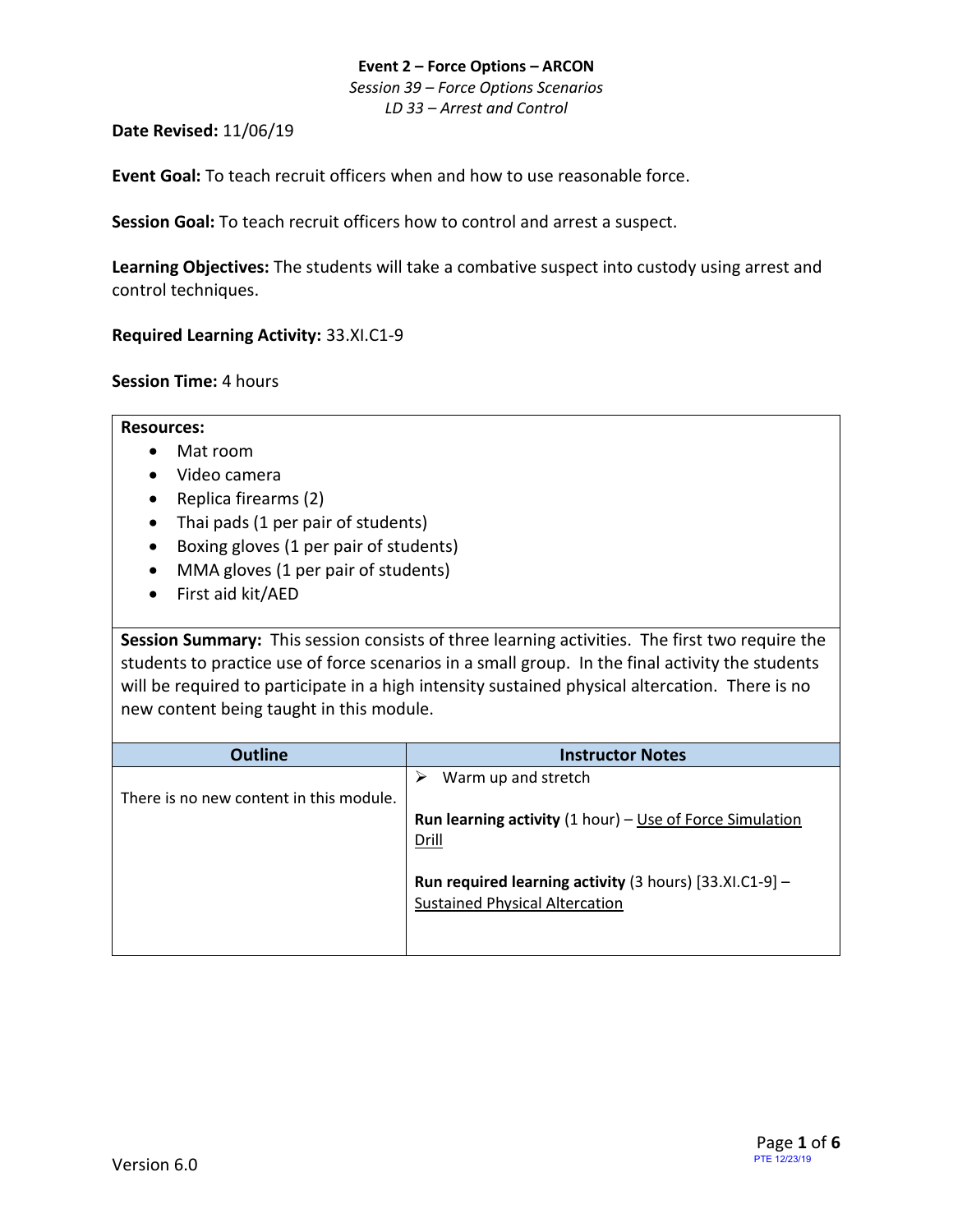# **Event 2 – Force Options – ARCON** *Session 39 – Force Options Scenarios LD 33 – Arrest and Control* **Learning Activity – Use of Force Simulation Drill**

<span id="page-1-0"></span>**Purpose:** This learning activity gives students the opportunity to practice the techniques they have learned within the context of a real use of force scenario. This drill will help the students to develop their reflexes in responding to common suspect behaviors, enhance their fluidity in using techniques in combination with one another, and reinforce the key points of the techniques. It will also give the students the opportunity to practice de-escalation techniques, making decisions in real time, working with a partner, verbalizing, and broadcasting on the radio.

**Description:** The instructor will begin by briefing the students on the drill orders, safety protocol and purpose. The students will be broken up into groups of 4. One student will play the role of the suspect. One student will play the role of the primary officer. A third student will play the role of the backup officer. Finally, the fourth student will be a safety/debrief officer (this is in addition to the appointed instructors who already acting as safety officers, not in place of). The roles will rotate after every repetition of the drill so that each student plays a new role with every repetition. The suspect will wear padded boxing gloves and the students will wear a mouthguard.

In this drill the suspect's behavior will dictate what techniques the officer uses. The suspects should create as many possible sequences of techniques as they can and should test the officer in the same way a real suspect would. Every repetition should be different, based on a new suspect behavior. The only part of the sequence that will remain the same is that every repetition must end with the officers in a handcuffing position on their suspect's back. Suspects should be encouraged to test the officers at each stage and exploit any mistakes that they make with their technique. When throwing punches, the suspects should only use approximately 20% power.

Officers should be encouraged to use good technique and focus on smooth transitions between techniques. They should be reminded to verbalize with the suspect and communicate with their partner when applicable. Officers should also be encouraged to simulate radio broadcasts when appropriate.

To begin, the safety officer will choose the starting position for the scenario. For example, they can give the primary officer a simulated radio call during which the officer must complete a pedestrian stop. Alternatively, they could give the officer a scenario in which they were just knocked to the ground by an aggressive suspect and subsequently have the suspect start mounted on the officer. Any scenario is allowed as long as the suspect behavior is consistent with previously learned material. While the safety officer is responsible for creating the initial scenario and the starting position, the suspect will dictate the course of the scenario from that point forward.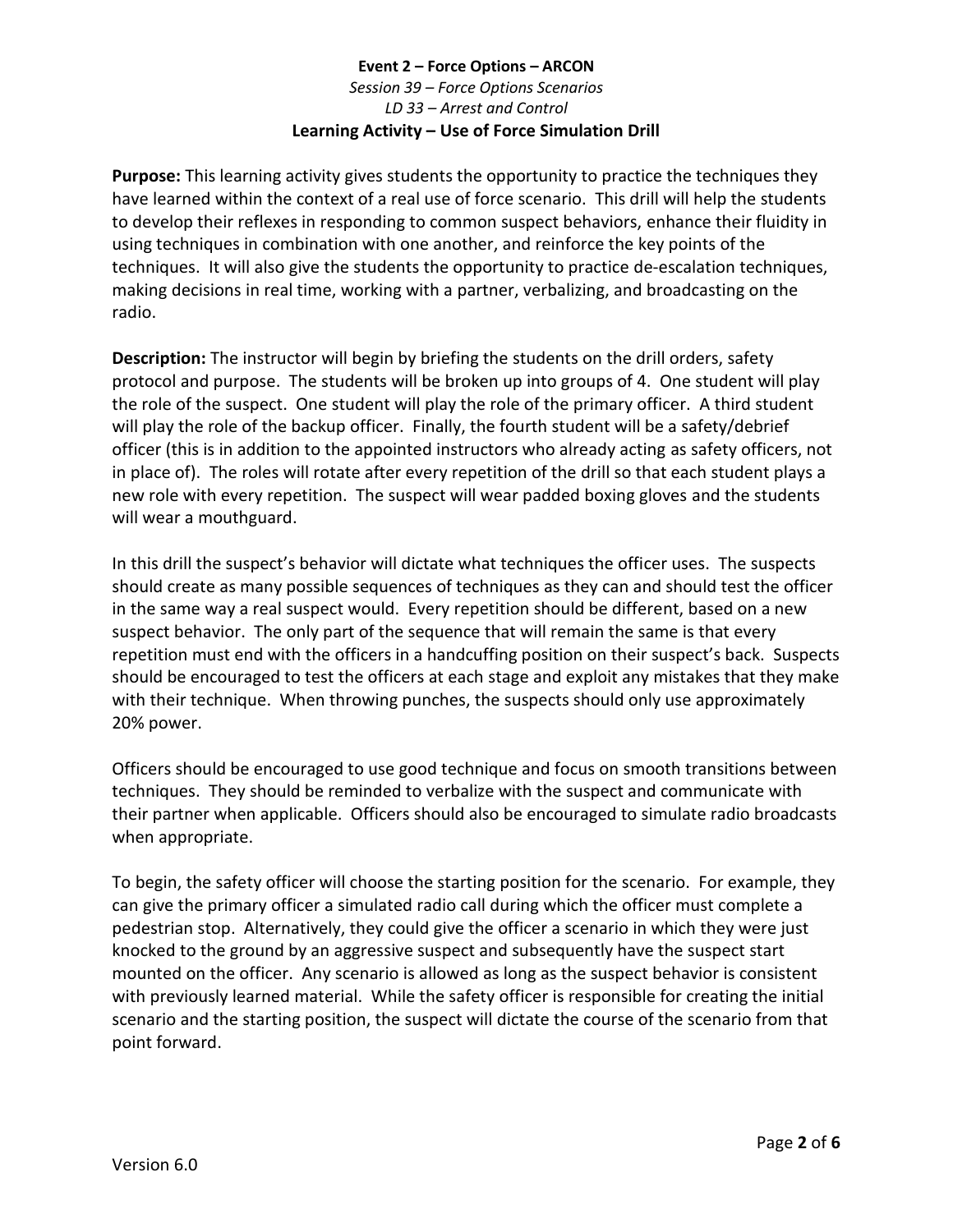*Session 39 – Force Options Scenarios LD 33 – Arrest and Control*

For each repetition the primary officer will begin working alone. If at any time the primary officer is able to effectively simulate a broadcast for a backup, the second officer can enter the scenario whenever the safety officer decides. This can change from one scenario to another, based on the safety officer's decision, but should generally be approximately 15-45 seconds. It should be noted that the officer should only request backup when it would be reasonable to do so in a real use of force. For example, if the scenario begins with a low risk pedestrian stop, the officer cannot immediately call for backup. They must wait until the scenario escalates to the point where it would be appropriate to request backup.

If the officer is able to disengage and stand up during the scenario, they can simulate the use of another force option (Taser, impact weapon, OC spray, etc.) The safety officer should then advise the officer of the result of that force option. Possible results are: no effect, the use of force temporarily incapacitated the suspect (for a given period of time), or the use of force caused the suspect to comply. For example, from the bottom of the guard position, the officer might use the guard getup technique to stand up and disengage. At this point the officer could choose to simulate the use of the Taser. The safety officer would then announce the result, whatever it may be. For example, "the suspect is knocked down on their back and is incapacitated for 10 seconds." At this point, the student playing the role of the suspect would immediately lie down and the safety officer would begin timing the 10 seconds. The officer should respond immediately to place the suspect into a handcuffing position. During this 10 second period, the suspect can make no effort to resist. Once the safety officer declares that the time period is up, the suspect may continue to resist.

If at any point the officer chooses to disengage and wait for backup, the suspect can decide to immediately reengage or allow the backup officer to arrive. For example, a scenario might begin with the officer using a body fold takedown and immediately achieving the mount position. From the mount, the officer stands up, disengages, and requests backup. The wait for backup starts immediately. At this point, the officer could choose to reengage the suspect on the ground. Alternatively, the suspect might stand up and attack the officer with punches, forcing them to engage. Or the suspect could engage the officer verbally, role-playing a passive/aggressive suspect, but not forcing the officer to engage physically. After 15-45 seconds, the safety officer will tell the backup officer to enter the scenario. From this point, the scenario will continue as usual, with the suspect dictating the course of action. The officers might utilize a two officer takedown. Alternatively, the suspect might engage one officer with strikes, forcing them to clinch and initiate a body fold takedown. As always, the scenario ends when the suspect is placed in a handcuffing position.

If at any time the safety officer observes a safety hazard, they should immediately call "break!" to stop the scenario. The safety officer for each group should ensure that the scenario stays on the mat and that the role players have ample distance from walls and other students. At the end of each scenario the safety officer will lead a 1-2 minute debrief with the other 3 students. The goal of the debrief is to highlight anything of interest that occurred during the scenario, whether good or bad. The safety officer can ask questions of the involved students,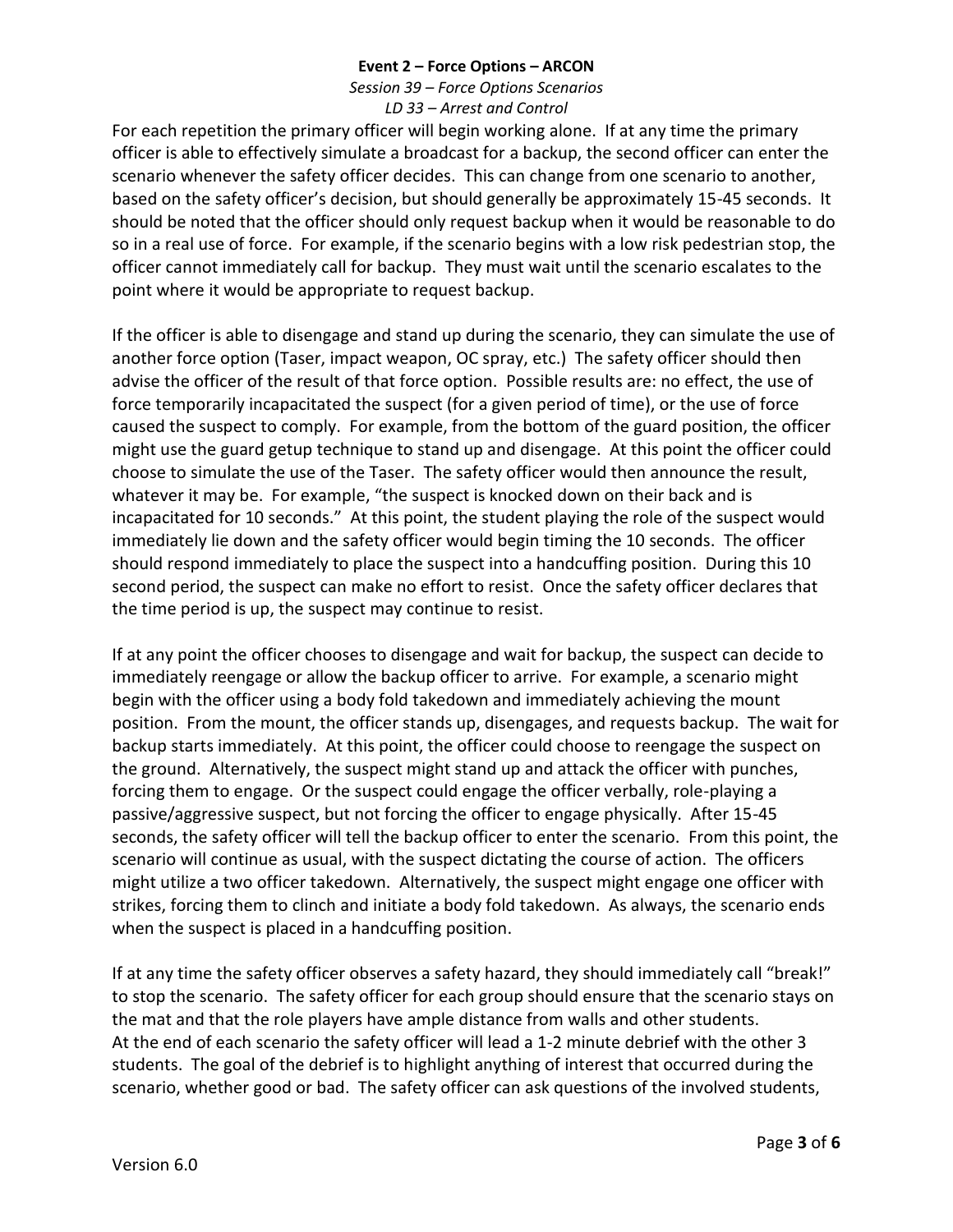*Session 39 – Force Options Scenarios*

#### *LD 33 – Arrest and Control*

or draw the students attention to a particular learning point gleaned from watching the scenario unfold.

Prior to sending the students out to execute the drill, four instructors should demonstrate a minimum of 2 different repetitions. The instructors should ask the students for questions and clarify anything that is unclear prior to beginning. Once all the students understand the expectations, they should be given 40 minutes to run the drill, rotating roles with every repetition.

Upon completion of the 40 minutes the instructor will lead a facilitated discussion with the class, drawing out the key learning points, and answering any questions or concerns that might have come up during the scenarios.

## **Resources needed:**

- Mat room
- Padding boxing gloves (1 per group of students)
- First aid kit/AED

## **Key learning points:**

- Take what the suspect gives you
- Position before submission
- Verbalize when you have control
- Always consider disengaging and getting back to your feet
- Request backup whenever possible
- Be energy efficient

**Time required:** 1 hour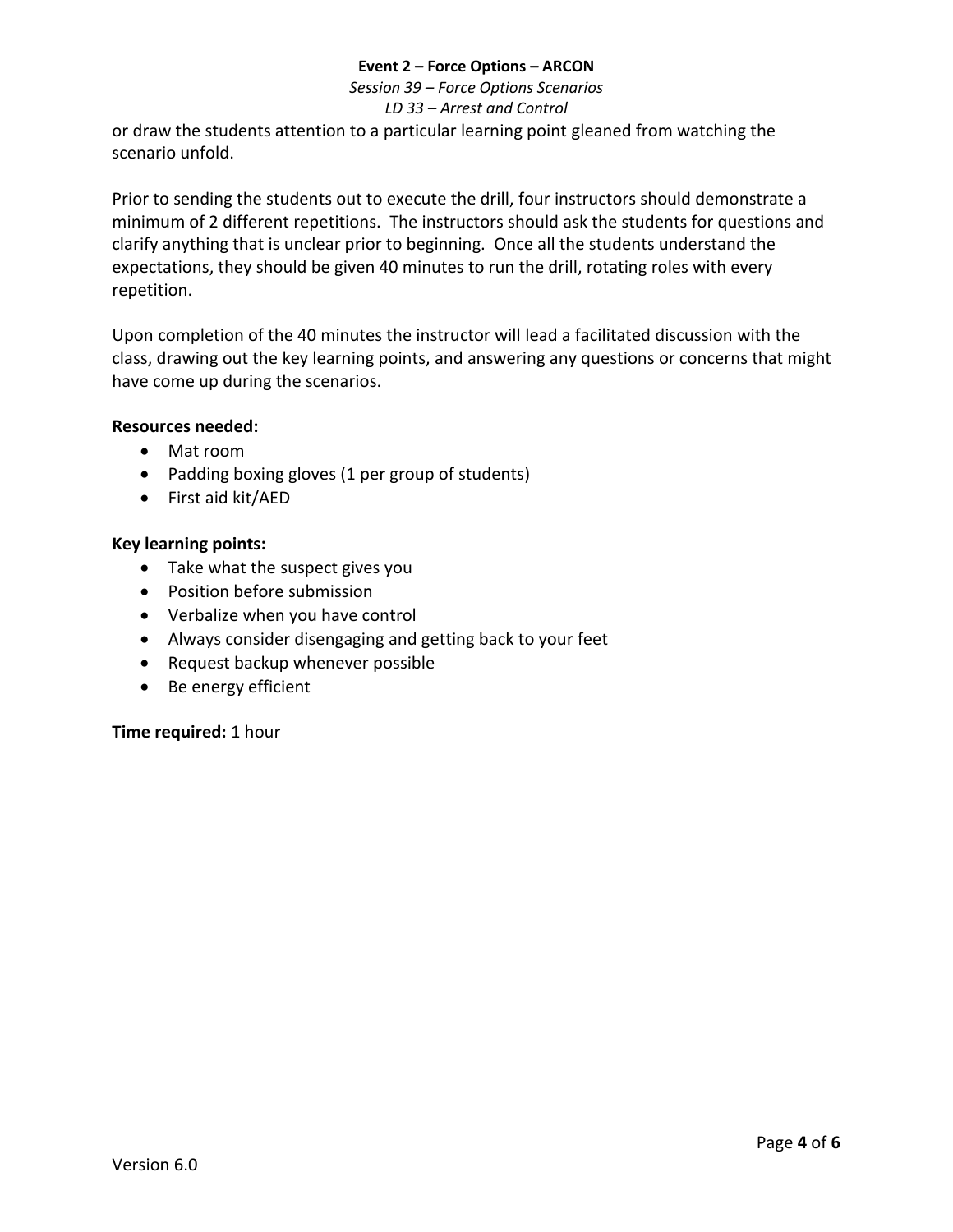# <span id="page-4-0"></span>**Event 2 – Force Options – ARCON** *Session 39 – Force Options Scenarios LD 33 – Arrest and Control* **Required Learning Activity – [Sustained Physical Altercation](#page-0-0)**

**Purpose:** The students will participate in a high intensity learning activity that will emphasize and reinforce the student's endurance and ability to prevail in a sustained physical altercation, including a foot pursuit, tactical movement, one or more aggressors, personal weapons/hand strikes, impact weapons, tactical communications, ground control, weapon retention, and handcuffing and searching. [TTS 33.XI.C1-9]

**Description:** The instructor will begin by briefing the students on the drill orders, safety protocol and purpose. The students will then wait in a classroom to be called out one by one to participate in the activity. The students will wear their Sam Browne with only a baton ring, one handcuff case, and a holster. They will be given a foam training baton and an inert firearm. They will also be wearing MMA gloves and a mouthguard.

The first student will be called out and sent outside to the east fence of the back parking lot at ARTC. Another student will stand by outside of the third floor mat room to play the role of the backup officer. An instructor will play the role of the suspect and will stand on the outside balcony of the second floor, looking down on the parking lot, within view of the student. Another instructor will brief the student. They will be told that they have responded to a BFMV radio call in the parking lot, and as they arrived on scene they saw a suspect matching the exact description running from the location up the stairs. The instructor will point out the suspect and tell them that the scenario is live when they say "Go!"

The student will go in foot pursuit and use tactical movement to chase the suspect. During this time, the student will simulate a foot pursuit broadcast and backup request. The instructor playing the suspect will ensure that the student does not catch them during this foot pursuit, and will lead them up to the third floor mat room. Once inside the mat room, the suspect will don Thai pads. A weighted heavy bag will be positioned on the mat for baton strikes. The student will throw strikes and kicks on the Thai pads, and deliver baton strikes to the heavy bag.

An instructor wearing MMA gloves will then engage the student with either punches or attempt a takedown. Once the fight is on the ground the instructor will test the student's ground grappling techniques by putting them in a variety of positions. After 20-30 seconds, another instructor will tell the backup officer (pre-staged outside the mat room) to join the scenario. The backup officer should play the role exactly how they would in a real life incident, based on the scenario when they enter the room. At this point, the two officers will work together to control the suspect.

At this point, a second instructor (also wearing MMA gloves) will enter the incident to role play a second suspect. The second suspect will pull one of the officers off of the first suspect and engage them in a ground fight. Each instructor will provide a variety of indicators for the student, in order to keep the fight moving from one position to another. At this point there should be two separate fights occurring at the same time, each with one instructor and one